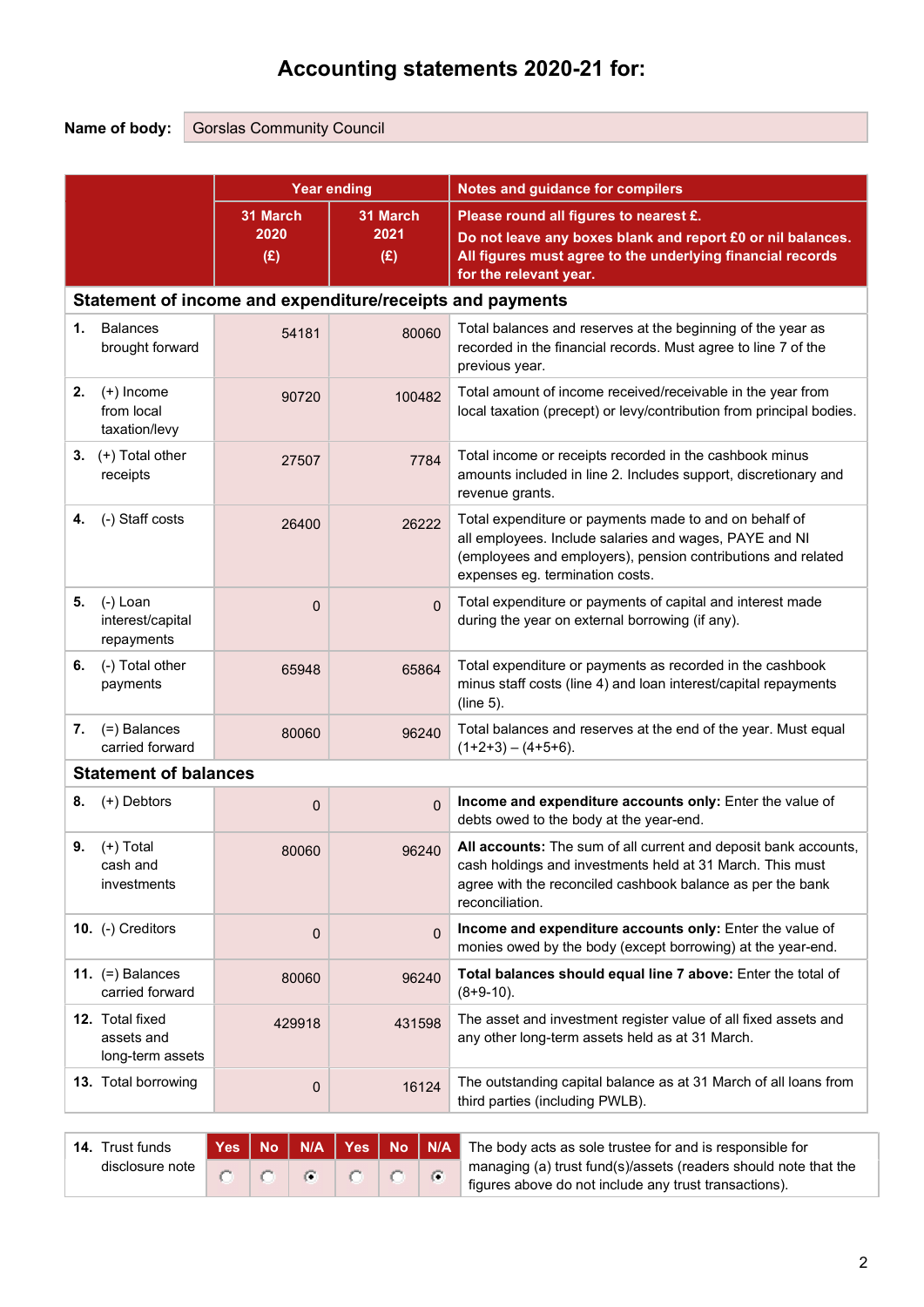### **Annual Governance Statement**

We acknowledge as the members of the Council, our responsibility for ensuring that there is a sound system of internal control, including the preparation of the accounting statements. We confirm, to the best of our knowledge and belief, with respect to the accounting statements for the year ended 31 March 2021, that we are conservated with

|    |                                                                                                                                                                                                                                                                                                                                 |     | Agreed?               | 'YES' means that the                                                                                                                                                      | PG Ref   |
|----|---------------------------------------------------------------------------------------------------------------------------------------------------------------------------------------------------------------------------------------------------------------------------------------------------------------------------------|-----|-----------------------|---------------------------------------------------------------------------------------------------------------------------------------------------------------------------|----------|
|    |                                                                                                                                                                                                                                                                                                                                 | Yes | No <sup>*</sup>       | Council/Board/Committee:                                                                                                                                                  |          |
|    | 1. We have put in place arrangements for:<br>effective financial management during the year;<br>and<br>the preparation and approval of the accounting<br>statements.                                                                                                                                                            |     |                       | Properly sets its budget and<br>manages its money and prepares<br>and approves its accounting<br>statements as prescribed by law.                                         | 6, 12    |
| 2. | We have maintained an adequate system of internal<br>control, including measures designed to prevent<br>and detect fraud and corruption, and reviewed its<br>effectiveness.                                                                                                                                                     |     |                       | Made proper arrangements<br>and accepted responsibility for<br>safeguarding the public money<br>and resources in its charge.                                              | 6, 7     |
|    | 3. We have taken all reasonable steps to assure<br>ourselves that there are no matters of actual or<br>potential non-compliance with laws, regulations and<br>codes of practice that could have a significant<br>financial effect on the ability of the Council/Board/<br>Committee to conduct its business or on its finances. |     |                       | Has only done things that it has<br>the legal power to do and has<br>conformed to codes of practice and<br>standards in the way it has done so.                           | 6        |
|    | 4. We have provided proper opportunity for the<br>exercise of electors' rights in accordance with the<br>requirements of the Accounts and Audit (Wales)<br>Regulations 2014.                                                                                                                                                    |     | <b>PALISHAN LENAS</b> | Has given all persons interested<br>the opportunity to inspect the body's<br>accounts as set out in the notice of<br>audit.                                               | 6,23     |
| 5. | We have carried out an assessment of the risks<br>facing the Council/Board/Committee and taken<br>appropriate steps to manage those risks, including<br>the introduction of internal controls and/or external<br>insurance cover where required.                                                                                |     |                       | Considered the financial and other<br>risks it faces in the operation of<br>the body and has dealt with them<br>properly.                                                 | 6, 9     |
| 6. | We have maintained an adequate and effective<br>system of internal audit of the accounting records<br>and control systems throughout the year and have<br>received a report from the internal auditor.                                                                                                                          |     |                       | Arranged for a competent person,<br>independent of the financial controls<br>and procedures, to give an objective<br>view on whether these meet the<br>needs of the body. | 6, 8     |
|    | 7. We have considered whether any litigation,<br>liabilities or commitments, events or transactions,<br>occurring either during or after the year-end, have a<br>financial impact on the Council/Board/Committee<br>and, where appropriate, have included them on the<br>accounting statements.                                 |     |                       | Disclosed everything it should have<br>about its business during the year<br>including events taking place after<br>the year-end if relevant.                             | 6        |
| 8. | We have taken appropriate action on all matters<br>raised in previous reports from internal and external<br>audit.                                                                                                                                                                                                              |     |                       | Considered and taken<br>appropriate action to address<br>issues/weaknesses brought to its<br>attention by both the internal and<br>external auditors.                     | 6, 8, 23 |

9. Trust funds - in our capacity as trustee, we have:

 $\bigcup_{i\in\mathcal{I}}\mathcal{H}^{(i)}$  .

discharged our responsibility in relation to the  $\bullet$ accountability for the fund(s) including financial reporting and, if required, independent examination or audit.



 $3, 6$ Has met all of its responsibilities where it is a sole managing trustee of a local trust or trusts.

\* Please provide explanations to the external auditor on a separate sheet for each 'no' response given; and describe what action is being taken to address the weaknesses identified.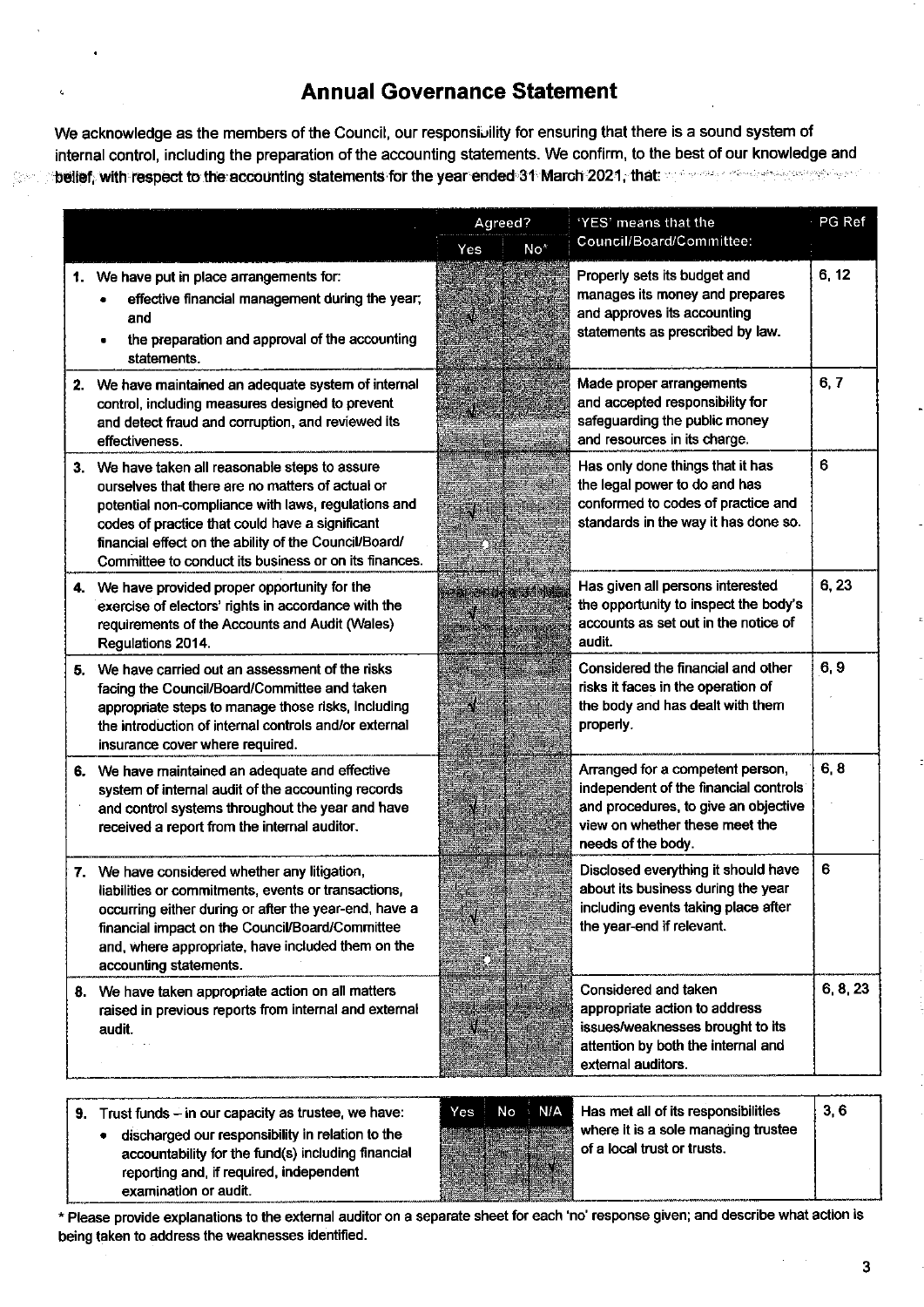# Additional disclosure notes\*

The following information is provided to assist the reader to

| Governance Statement                                                                                                                                                                                                                                                                                                                                                                                                                                                                                                                                                                                                                                                                                                                                                                                                                                                       |  |  |  |  |  |  |  |  |
|----------------------------------------------------------------------------------------------------------------------------------------------------------------------------------------------------------------------------------------------------------------------------------------------------------------------------------------------------------------------------------------------------------------------------------------------------------------------------------------------------------------------------------------------------------------------------------------------------------------------------------------------------------------------------------------------------------------------------------------------------------------------------------------------------------------------------------------------------------------------------|--|--|--|--|--|--|--|--|
| Expenditure under S137 Local Government Act 1972 and S2 Local Government Act 2000<br>Section 137(1) of the 1972 Act permits the Council to spend on activities for which it has no other specific powers if the<br>Council considers that the expenditure is in the interests of, and will bring direct benefit to, the area or any part of it, or all or<br>some of its inhabitants, providing that the benefit is commensurate with the expenditure. Section 137(3) also permits the<br>Council to incur expenditure for certain charitable and other purposes. The maximum expenditure that can be incurred under<br>both section 137(1) and (3) for the financial year 2020-21 was £8.32 per elector.<br>In 2020-21, the Council made payments totalling £4,405 under section 137. These payments are included within 'Other<br>payments' in the Accounting Statement. |  |  |  |  |  |  |  |  |
| 2.                                                                                                                                                                                                                                                                                                                                                                                                                                                                                                                                                                                                                                                                                                                                                                                                                                                                         |  |  |  |  |  |  |  |  |
|                                                                                                                                                                                                                                                                                                                                                                                                                                                                                                                                                                                                                                                                                                                                                                                                                                                                            |  |  |  |  |  |  |  |  |
|                                                                                                                                                                                                                                                                                                                                                                                                                                                                                                                                                                                                                                                                                                                                                                                                                                                                            |  |  |  |  |  |  |  |  |
|                                                                                                                                                                                                                                                                                                                                                                                                                                                                                                                                                                                                                                                                                                                                                                                                                                                                            |  |  |  |  |  |  |  |  |
|                                                                                                                                                                                                                                                                                                                                                                                                                                                                                                                                                                                                                                                                                                                                                                                                                                                                            |  |  |  |  |  |  |  |  |
| $\mathbf{3}$                                                                                                                                                                                                                                                                                                                                                                                                                                                                                                                                                                                                                                                                                                                                                                                                                                                               |  |  |  |  |  |  |  |  |
|                                                                                                                                                                                                                                                                                                                                                                                                                                                                                                                                                                                                                                                                                                                                                                                                                                                                            |  |  |  |  |  |  |  |  |
|                                                                                                                                                                                                                                                                                                                                                                                                                                                                                                                                                                                                                                                                                                                                                                                                                                                                            |  |  |  |  |  |  |  |  |

والجامع ومعاملته

\* Include here any additional disclosures the Council considers necessary to aid the reader's understanding of the accounting statement and/or the annual governance statement.

### **Council/Committee approval and certification**

The Council/Committee is responsible for the preparation of the accounting statements and the annual governance statement in accordance with the requirements of the Public Audit (Wales) Act 2004 (the Act) and the Accounts and Audit (Wales) Regulations 2014.

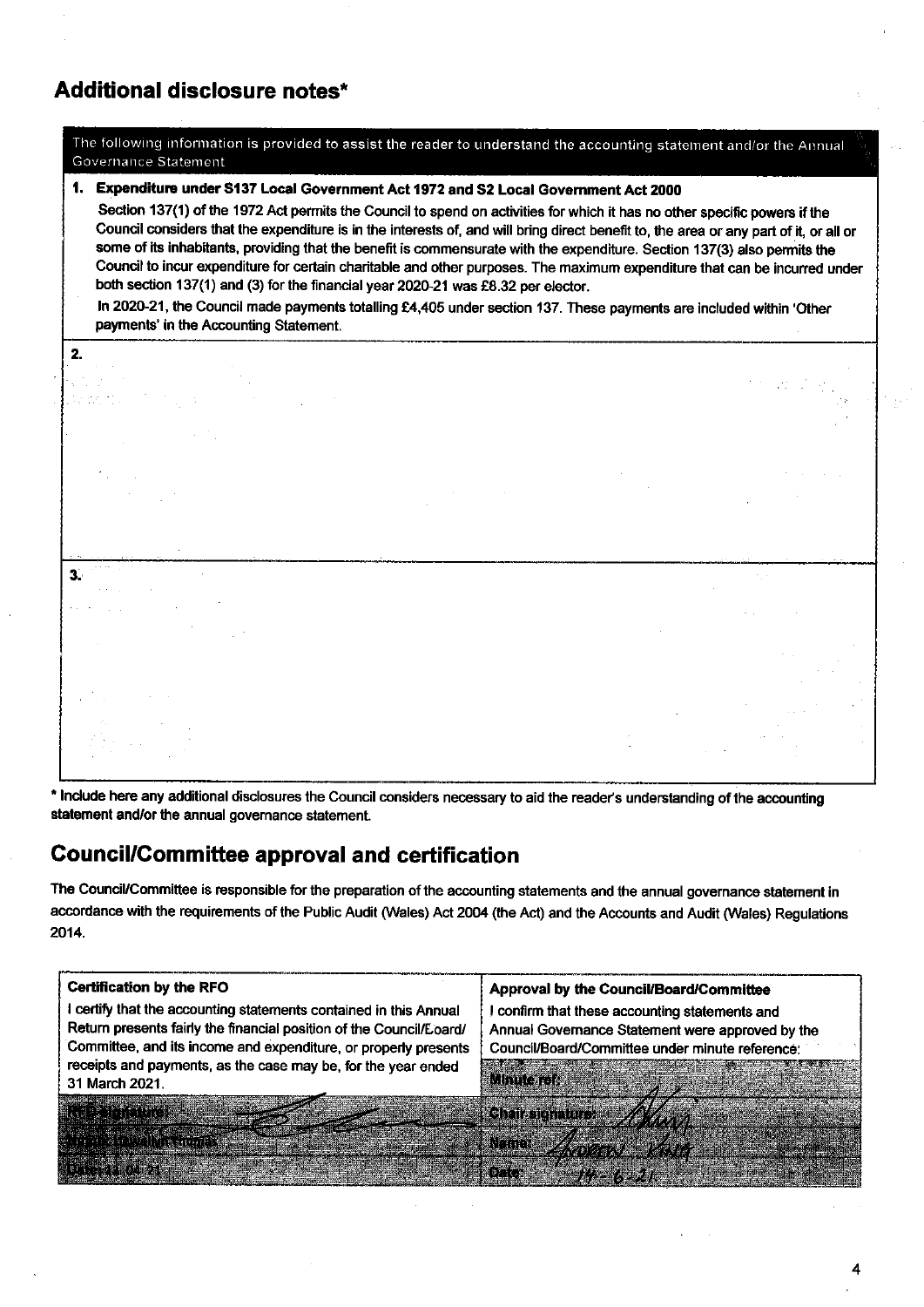# **Auditor General for Wales' Audit Certificate and report**

I report in respect of my audit of the accounts under section 13 of the Act, whether any matters that come to my attention give cause for concern that relevant legislation and regulatory requirements have not been met. My audit has been conducted in accordance with guidance issued by the Auditor General for Wales.

I certify that I have completed the audit of the Annual Return for the year ended 31 March 2021 of:

Gorslas Community Council

### **Auditor General's report**

#### **Audit opinion - Unqualified**

On the basis of my review, in my opinion no matters have come to my attention giving cause for concern that in any material respect, the information reported in this Annual Return:

- has not been prepared in accordance with proper practices;
- that relevant legislation and regulatory reguirements have not been met;
- is not consistent with the Council's/Committee's governance arrangements; and
- that the Council/Committee does not have proper arrangements in place to secure economy, efficiency and effectiveness in its use of resources.

#### **Other matters arising and recommendations**

There are no further matters I wish to draw to the Council's attention.

|                                                                                                | Date: 12/01/2022 |
|------------------------------------------------------------------------------------------------|------------------|
| Deryck Evans, Audit Manager, Audit Wales<br>For and on behalf of the Auditor General for Wales |                  |

**\*** Delete as appropriate.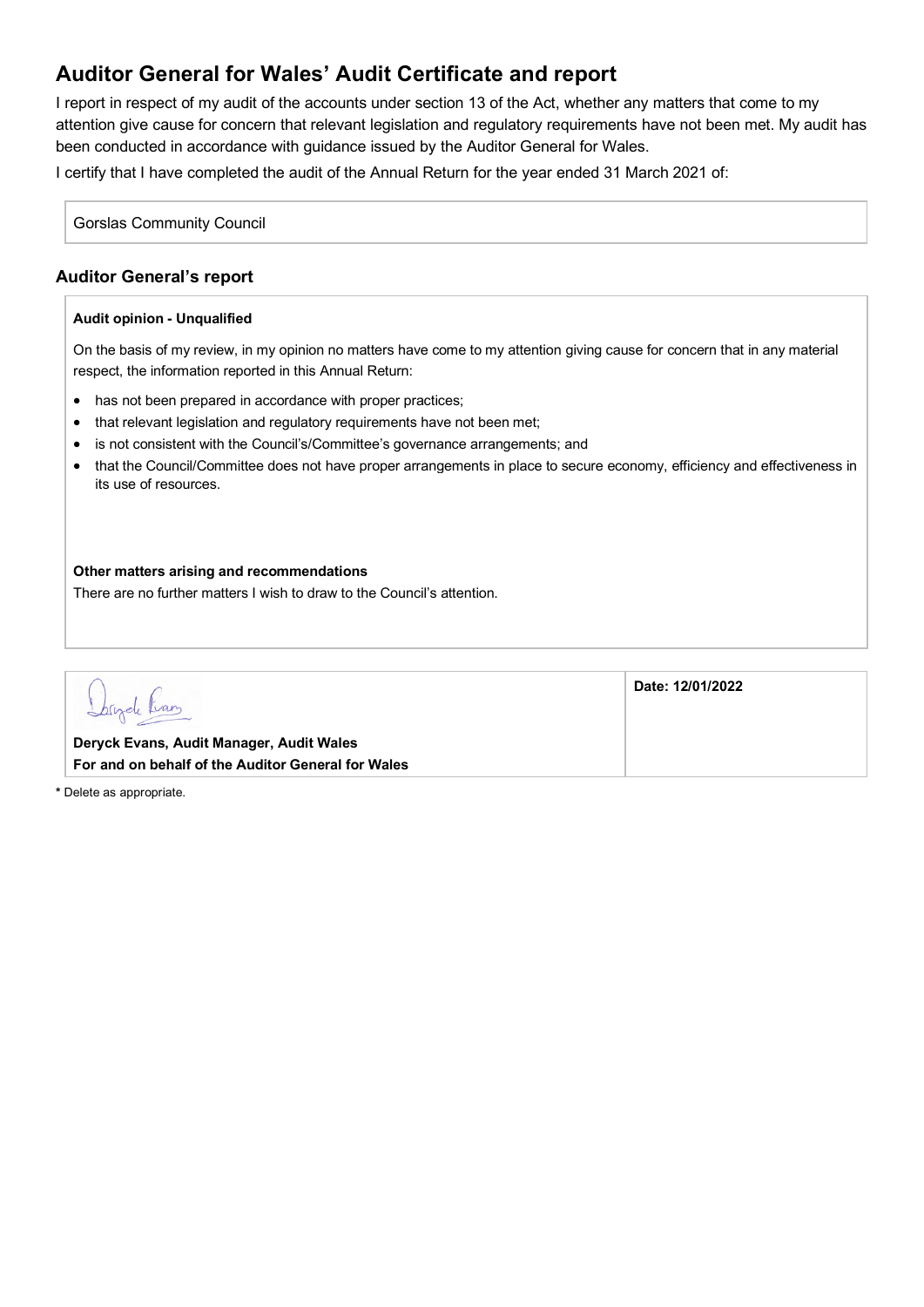# Annual internal audit report to:

### Name of body:

Cuite a cuite de companiente de l'a

The Council/Board/Corpmittee's internal audit, acting independently and on the basis of an assessment of risk, has included carrying out a selective assessment of compliance with relevant procedures and controls expected to be in operation during the financial year ending 31 March 2021.

The internal audit has been carried out in accordance with the Council/Board/Compriftee's needs and planned coverage. On the basis of the findings in the areas examined, the internal audit conclusions are summarised in this table. Set out below are the objectives of internal control and the internal audit conclusions on whether, in all significant respects, the following control objectives were being achieved throughout the financial year to a standard adequate to meet the needs of the Council/Board/Corprittee.

|                                                                                                                                                                                                        | Agreed?    |     |     |                  | Outline of work undertaken as part of                                                          |  |
|--------------------------------------------------------------------------------------------------------------------------------------------------------------------------------------------------------|------------|-----|-----|------------------|------------------------------------------------------------------------------------------------|--|
|                                                                                                                                                                                                        | <b>Yes</b> | No* | N/A | Not<br>covered** | the internal audit (NB not required if<br>detailed internal audit report presented<br>to body) |  |
| 1. Appropriate books of account have<br>been properly kept throughout the<br>year.                                                                                                                     |            |     |     |                  |                                                                                                |  |
| 2. Financial regulations have been<br>met, payments were supported by<br>invoices, expenditure was approved<br>and VAT was appropriately<br>accounted for.                                             |            |     |     |                  |                                                                                                |  |
| 3. The body assessed the significant<br>risks to achieving its objectives<br>and reviewed the adequacy of<br>arrangements to manage these.                                                             |            |     |     |                  |                                                                                                |  |
| 4. The annual precept/levy/resource<br>demand requirement resulted from<br>an adequate budgetary process.<br>progress against the budget was<br>regularly monitored, and reserves<br>were appropriate. |            |     |     |                  |                                                                                                |  |
| 5. Expected income was fully<br>received, based on correct prices,<br>properly recorded and promptly<br>banked, and VAT was appropriately<br>accounted for.                                            |            |     |     |                  |                                                                                                |  |
| 6. Petty cash payments were<br>properly supported by receipts,<br>expenditure was approved and<br>VAT appropriately accounted for.                                                                     |            |     |     |                  |                                                                                                |  |
| 7. Salaries to employees and<br>allowances to members were paid<br>in accordance with minuted<br>approvals, and PAYE and NI<br>requirements were properly applied.                                     |            |     |     |                  |                                                                                                |  |
| 8. Asset and investment registers<br>were complete, accurate,<br>and properly maintained.                                                                                                              |            |     |     |                  |                                                                                                |  |